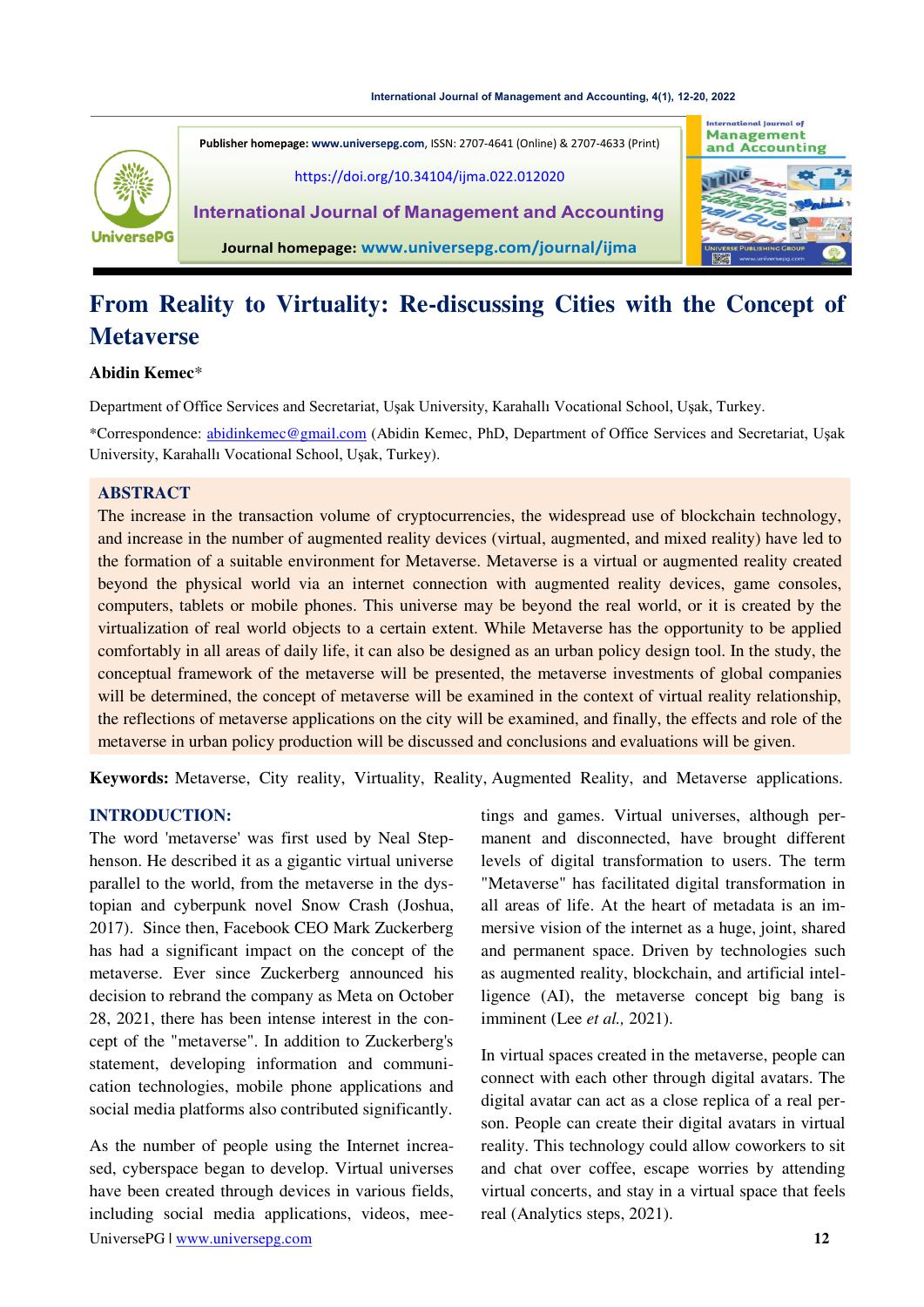## **Metaverse Concept**

On a global scale, an estimated every ten years, technology platforms have undergone a paradigm shift. Computer communication in the 1990s, in order of paradigms in the following decades; website, mobile communication and the "metaverse. In the Metaverse concept, digital users/avatars interact with each other socially and economically through 3D virtual and multi-user online environments. Now the real space is connected to the virtual space through metastore transformations (Lee, 2021).

Looking at the history of the metaverse, the greatest progress has been made from the video game industry through games such as Wolfenstein 3D, Duke Nukem 3D, Ever-Quest, Ultima Online and Doom. In these games, 3D game playing experience is provided for the users (Cammack, 2010). Metaverse is an advanced form of online gaming. In terms of the connection between reality and virtuality, the metaverse has a stronger connection between reality and virtuality. The way Metaverse users participate is also different from before. Users can participate more freely than in existing online games, with the way they create their own stories rather than narratives such as role-playing and drama using the space (Han *et al.,* 2021). Caulfield defines the concept of metaverse as synergistic, jointly and immersive shared three-dimensional virtual world(s) (Caulfield, 2021). Metaverseis virtual shared spaces that create a universe, allowing the user to choose an avatar, build homes and businesses, hold meetings, attend classes, find partners, and do the seemingly impossible (Srushti, 2021).

In another study, it was emphasized that the metaverse serves as a virtual spatial background that enables users to participate in social, economic and cultural activities through avatars (Hendaoui *et al.,*  2008). I can be used to incorporate intelligence into the Metaverse for enhanced user experience such as efficient object creation, intelligent chatbots, and user-generated content. For example, Epic Games company's Meta Human project used AI to quickly create lifelike digital characters (Lim *et al.,* 2022). For a metaverse to meet real-world requirements, at least; a shared 3D environment, avatar, communication (interpersonal, group, audience), real-time interaction, creative expression (personal and environmental) and financial resources are needed (Cammack, 2010). There with all the metaverse is a complex digital environment based on seven different layers. These layers (xrtoday.com, 2021a):

- 1) Infrastructure- 5G, Wi-Fi and processors
- 2) Human interface devices used to connect in metadata (VR headsets, AR glasses, haptics, and other technologies)
- 3) Decentralization- Blockchain, edge computing, artificial intelligence
- 4) Spatial computing- 3D visualization and modeling frameworks
- 5) Creative economy- Various design tools, digital assets and e-commerce establishments
- 6) Discovery- Ads, social media, ratings, reviews, etc. A content engine that provides inter-action, including.
- 7) Experiences- Game, event, work, shopping etc. for digital applications.

Metaverse is a new investment area for companies. The world's leading global companies carry out R&D studies for different kind of software and hardware. The goals of the companies on the metaverse Nare shown in the **Table 1**. Apple virtual reality equipment; Creating content in the Amazon media industry; Creating a virtual city in Decentraland; Google metadata transfer; Facebook invests in providing unique experiences on social networks.

## **Metaverse, Reality-Virtual Relation:**

Virtual, augmented, augmented and mixed reality applications are the leading technologies that are effective in the use of Metaverse in many areas today. These reality practices are linked with many technological developments in the fields of entertainment, health, education, automotive industry (Ling *et al.,* 2020; Zhou *et al.,* 2020; Lawson *et al.,* 2016; Adikari *et al.,* 2020; Huang *et al.,* 2020; Cammack, 2010).

While in earlier times the use of XR was limited to "in the laboratory" or only in private areas, it has now led to wider acceptance in society, such as in civil defense, aviation, emergency preparedness and evacuation planning, and almost all educational disciplines, besides the private sector (Çöltekin *et al.,* 2020). Whether on devices in virtual and augmented reality or on a display or console, the promise of the metaverse is to allow a greater overlap of virtual and real lives in wealth, socializing, productivity, shopping, and entertainment (Clark, 2021).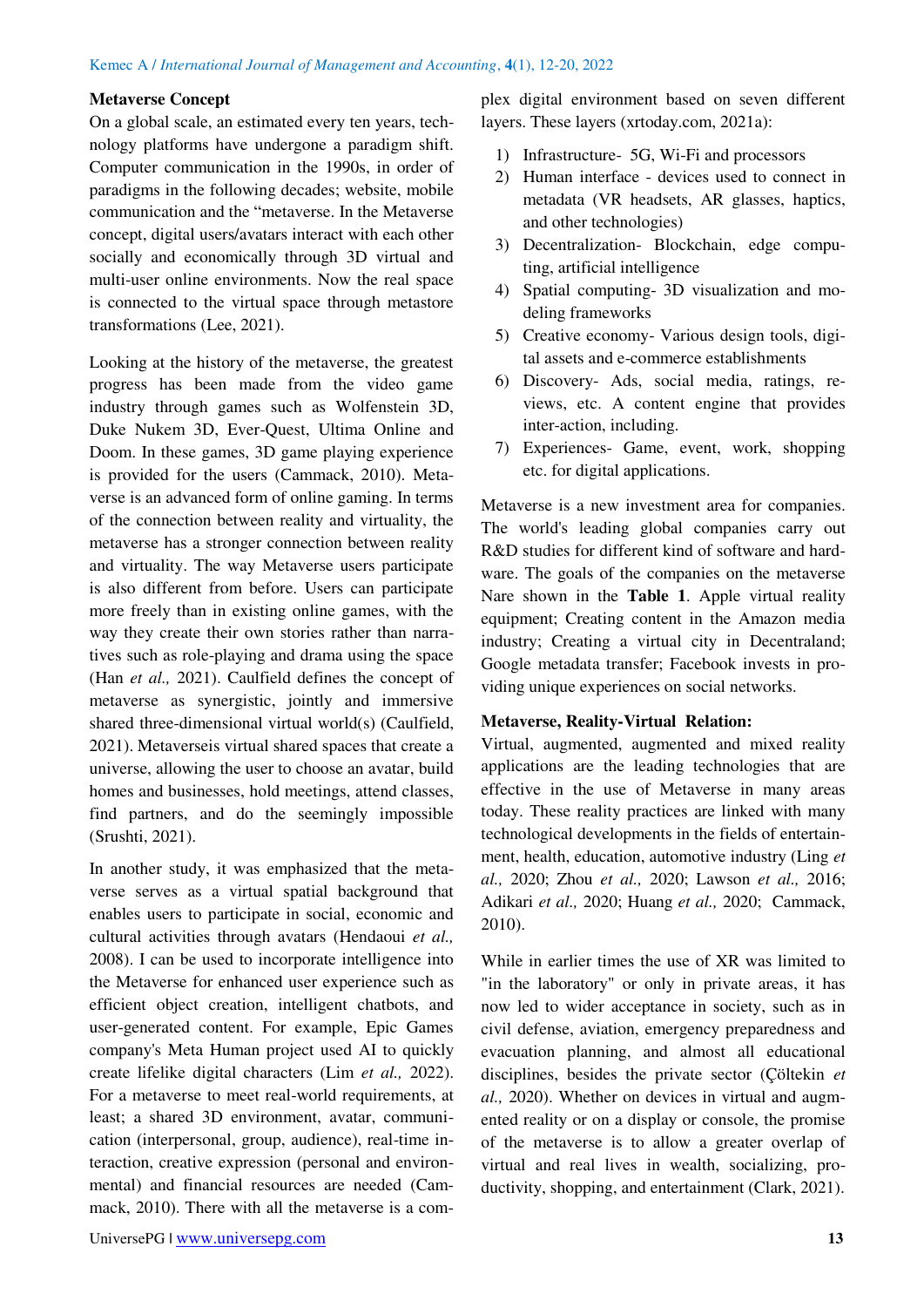| Companies      | Goals                                                                                                                                                                                                                                                                   |  |  |  |
|----------------|-------------------------------------------------------------------------------------------------------------------------------------------------------------------------------------------------------------------------------------------------------------------------|--|--|--|
| NIVDIA         | Build a real-time, physically accurate simulation built for creators, designers, engineers,<br>and researchers who need to collaborate in a virtual space.                                                                                                              |  |  |  |
| Apple          | Producing VR equipment.                                                                                                                                                                                                                                                 |  |  |  |
| Unity Software | Unity has the ability to provide artists and creators with the tools to succeed in the<br>metaverse, so anyone can work together to create content for the metaverse.                                                                                                   |  |  |  |
| Roblox         | It is planned to design a metaverse that meets the needs of players and empowers its<br>community with tools that facilitate a safe environment and help maintain virtual<br>relationships. Spatial voice chat will enable people to voice chat in virtual environment. |  |  |  |
| Epic           | Setting the stage for social experiences such as virtual music concerts and dance parties,<br>where people can dress up as their avatars and build islands.                                                                                                             |  |  |  |
| Autodesk       | Creating virtual worlds for play and entertainment.                                                                                                                                                                                                                     |  |  |  |
| Microsoft      | Creating mixed reality with avatars that allows people to project themselves directly onto<br>others in the VR and AR worlds.                                                                                                                                           |  |  |  |
| Amazon         | To create a metadata warehouse in the media industry.                                                                                                                                                                                                                   |  |  |  |
| Google         | To provide metadata transfer.                                                                                                                                                                                                                                           |  |  |  |
| Facebook       | Enable VR Messaging and create a place where buyers, sellers and creators can<br>exchange digital goods.                                                                                                                                                                |  |  |  |
| Decentraland   | Building a real estate market in the VR world.                                                                                                                                                                                                                          |  |  |  |

|  |  |  |  |  |  | Table 1: Companies Targeting Metaverse Investment (Analyticssteps, 2021; Xrtoday, 2021a). |
|--|--|--|--|--|--|-------------------------------------------------------------------------------------------|
|--|--|--|--|--|--|-------------------------------------------------------------------------------------------|

# **Chapter 1**

# **Extended Reality**

Augmented reality refers to all real and virtual combined environments and human-machine interactions created by computer technology, wearable technology, and game consoles. The concept of augmented reality encompasses all forms of reality such as augmented reality, virtual reality, mixed reality. In addition, augmented reality can be defined as a simple concept that combines three realities in a single term (Medium, 2018). XR encompasses immersive technologies that "expand" experienced reality by involving users in a human-machine converged reality through an integrated cyber and physical environment using computers and wearable's (Alnagrat *et al.,* 2021).



**Fig. 1:** Applications of Extended Reality (envisionis.com, 2022).

Technologies seen as tools to create unique environments, experiences and interactions, XR represents a powerful opportunity for businesses and consumers alike. The XR market, valued at US\$26.05 billion in 2020, has grown at an incredible pace. Experts think that XR will reach a value of \$ 463.7 billion by 2026 and achieve a growth of over 62.67%.The market of augmented reality applications has seen a significant increase in 2020 and 2021.

The pandemic (COVID-19) has increased interest in the creation of virtual experiences in many industries to strengthen business and collaboration. XR has also developed into institutionalism. Nowadays companies now include augmented reality when planning their digital transformation strategies (Xrtoday, 2021b). In the research report published by the Accenture Company in 2021, it was claimed that global companies are heavily transitioning to augmented reality technology. While companies take initiatives to increase employee participation and provide more effective and flexible learning opportunities, they assign important missions to XR technologies. In addition, a highly effective learning experience can be experienced by creating a safe and fully interactive environment (Accenture, 2021).

Extended reality glasses can be made more functional by adding different equipment. In order for these glasses to serve various purposes; Camera, microphones, speaker and sensors can be mounted.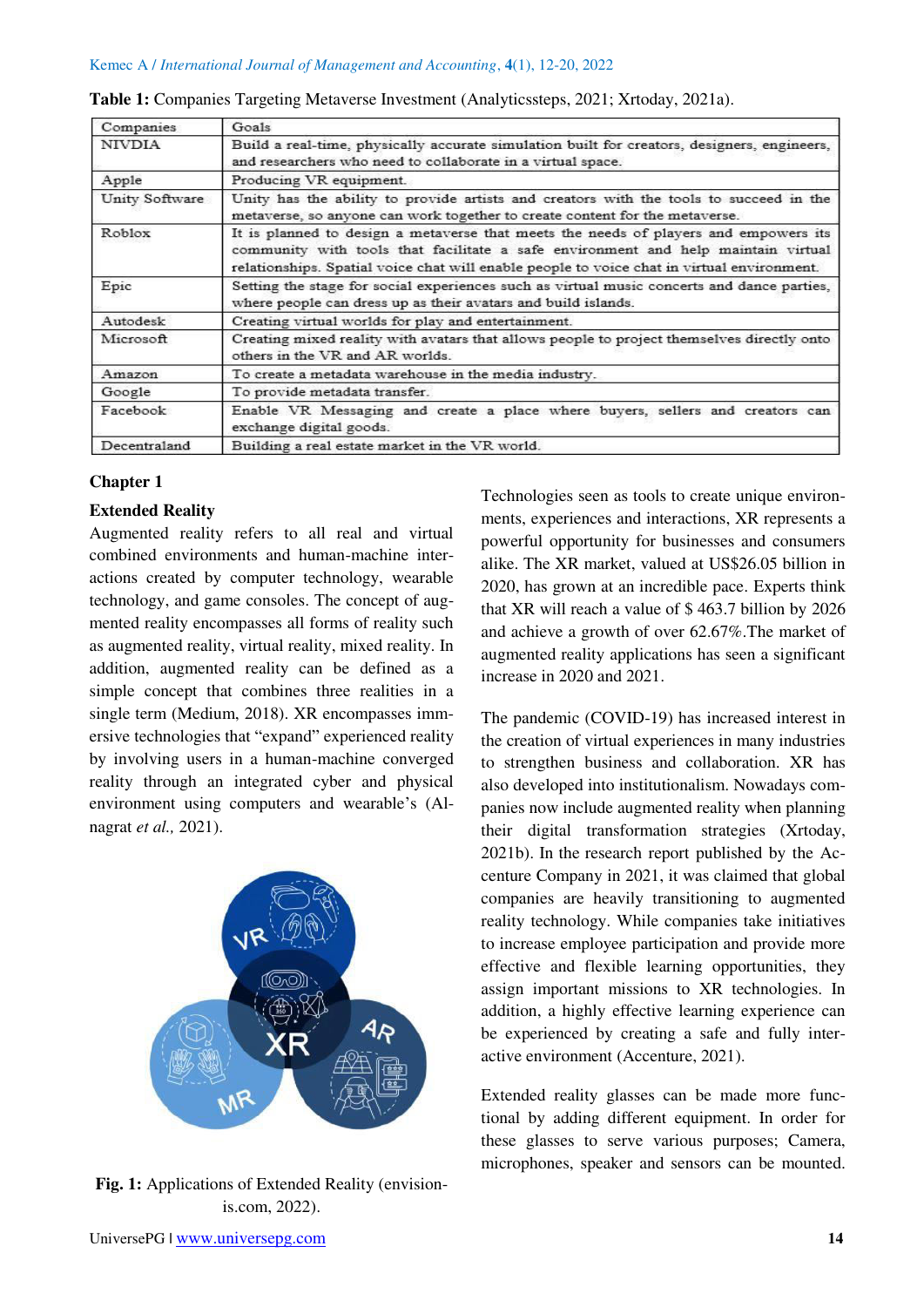

**Fig. 2:** XR Glasses (Cualcomm, 2020).

#### **Chapter 2**

# **Augmented Reality**

Augmented reality is the realization of virtual environment by adding virtual information to a physical real world environment. Augmented reality adds virtual information not only to the real environment, but also to video and game streams, giving the user a simpler view. Augmented reality is a visual augmentation technique that transfers computergenerated data (text, video, graphics, and GPS data) onto a real-world image as captured from the camera of a tablet, notebook, computer, mobile phone, or game console (Kounavis, 2012). Augmented reality applications; fixed indoor, fixed outdoor, mobile indoor, mobile outdoor and mobile indoors and outdoor systems are divided into five categories. Mobile systems allow the user to move around without being limited to a room, thus making it easy for the user to move around using a wireless system. Fixed systems cannot be moved. In this system, users can only use the system where it is installed (Carmigniani *et al.,*  2011).

## **Chapter 3**

#### **Virtual Reality**

Virtual reality is a human-computer desire simulating an advanced world. They can browse virtually online (Zheng *et al.,* 1998). VR is an artificial application created by different devices in a real-life environment. This application helps users experience the transformed reality in a different way by adapting the senses such as sight and hearing in addition. Virtual reality has features such as disconnecting experiences and interactions from the real world or blending them with the real world, making real and virtual similar. For these reasons, the number of users has increased rapidly in recent years (Ramos *et al.,* 2018). The main aim of the Virtual Reality system is to use technology to change reality and create an immersive environment. It means that the display must be completely immersive, with a wide field of view and 3D graphics rendered as realistically as possible. The land of view is the size of the user's screen. So the larger the land of view, the higher the intensity level (Azuma, 1997).

## **Chapter 4**

#### **Mixed Reality**

Ideas have been put forward that AR and VR are closely related to each other and that it is necessary to deal with the two concepts together. In augmented reality (AR), the real world is enriched with virtual content. In augmented virtuality (AV), most of the content is virtual, but the objects found in the world have been added to some extent. In mixed reality (MR), objects that exist in the real and virtual worlds are blended (Skarbez *et al.,* 2021). In a study published in 1994 by Paul Milgram and Fumio Kishino, mixed reality was able to mimic properties of physical reality, creating a world in which the participant observer is completely immersed in a virtual world, where the physical laws governing gravity, time, and material properties of the existing or fictional realworld environment no longer apply but it is also described as a view that can cross borders. A real environment is any environment consisting only of real objects (**Fig. 2**). A virtual environment is an environment made up of virtual objects. In this framework, a general Mixed Reality (MR) environment, real world and virtual world objects are presented on a single screen.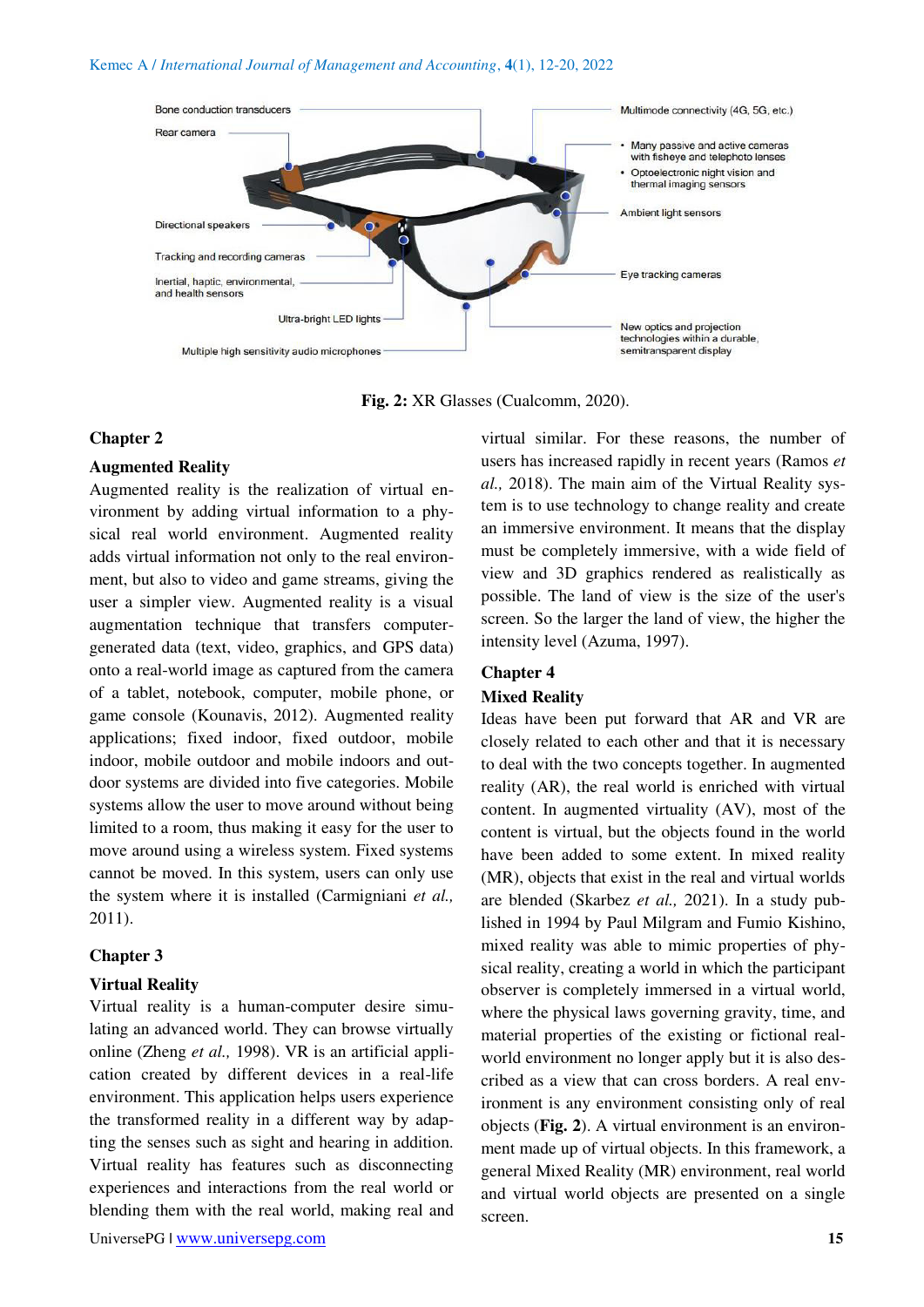

**Fig. 3:** Reality and Virtuality Plane (Milgram *et al.,* 1995).

When comparing the three realities (**Fig. 3**), augmented reality and mixed reality headsets are

used, while special headsets or smart glasses are used in virtual reality. While creating a completely digital environment in virtual reality, it is presented in augmented and mixed reality blended with real life. The main difference between augmented reality and mixed reality relates to the level of awareness of virtual objects. In mixed reality, there are perfectly rendered virtual objects that are indistinguishable from real objects, while in augmented reality virtual objects can be described according to their nature and behavior.

| Table 2: Collation of the Reality Fields (Rokhsaritalemi et al., 2020) |  |  |
|------------------------------------------------------------------------|--|--|
|------------------------------------------------------------------------|--|--|

| <b>Features</b>                                                                                            | <b>Augmented Reality</b>                                                                                                 | <b>Virtual Reality</b>                                                                                                   | <b>Mixed Reality</b>                                                                              |  |
|------------------------------------------------------------------------------------------------------------|--------------------------------------------------------------------------------------------------------------------------|--------------------------------------------------------------------------------------------------------------------------|---------------------------------------------------------------------------------------------------|--|
| Display device                                                                                             | Headsets optional                                                                                                        | Mostly using Special<br>headset or smart glasses                                                                         | Headsets optional                                                                                 |  |
| Image source                                                                                               | Combination of<br>computer-generated images<br>and real-life objects                                                     | Computer graphics or<br>real images produced by<br>a computer                                                            | Combination of<br>computer-generated images<br>and real-life objects                              |  |
| Environment                                                                                                | Both virtual and real-life<br>objects are seamlessly blended                                                             | <b>Fully digital</b>                                                                                                     | Both virtual and real-life<br>objects are<br>seamlessly blended                                   |  |
| Perspective                                                                                                | Virtual objects behave based<br>on user's perspective in the<br>real world                                               | Virtual objects will<br>change their position<br>and size according to the<br>user's perspective in the<br>virtual world | Virtual objects behave based<br>on user's perspective in the<br>real world                        |  |
| Feeling of still being in the real<br>world, but with new elements<br>Presence<br>and objects superimposed |                                                                                                                          | Feeling of being<br>transported somewhere<br>else with no sense of the<br>real world                                     | Feeling of still being in the<br>real world, but with new<br>elements and objects<br>superimposed |  |
| Awareness                                                                                                  | Virtual objects can be<br>identified based on their<br>nature and behavior, such as<br>floating text that follows a user | Perfectly rendered<br>virtual objects that<br>cannot be distinguished<br>from real objects                               | Perfectly rendered virtual<br>objects that cannot be<br>distinguished from<br>real objects        |  |

# **Different application Areas Of Metaverse In The city**

The application of metaverse finds its practical application in many areas (science, health, culture, art, economy and daily life) of the city. In the report published by Thomas Alsop, among the smart cities best XR/AR/VR/MR applications in America in 2020, navigation solutions and improvements in urban planning are the two best applications of innovator technologies in smart cities. These two are respectively; smart traffic signaling management, smart parking and smart building management systems follow (statista.com, 2020). Realtors use XR allowing buyers to view and experience properties without being physically present. Interior designers and architects also experiment with their designs and can avoid mistakes. The comfort of seeing a whole house while living in a another city or even in a different country and seeing the harmony of the furniture with the interior design of the house will be a great breakthrough for the real estate sector (logicsimplified. com, 2022). As an example, IKEA's latest mobile app, IKEA Place, uses XR to make a profound impact on the way we shop for furniture at home. Those who want to shop through the mobile application can choose a product from the catalog and place digital furniture anywhere in the room. The selected product is quickly fitted to the specified area (viget, 2017).



**Image 1:** IKEA Place Mobil Application (ikea.com, 2022).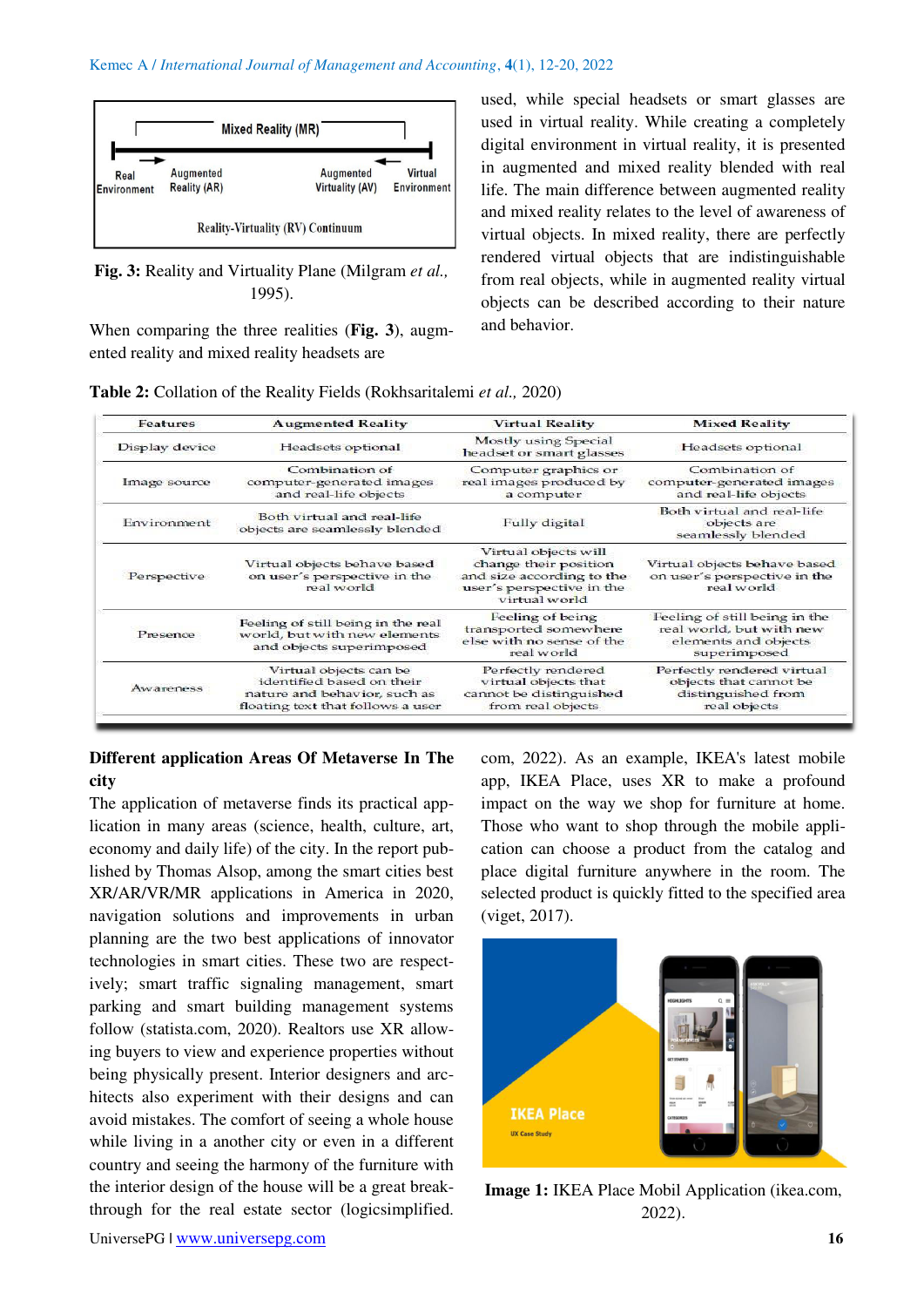Metaverse offers a completely different experience for customers/users to co-create experiences in the retail industry and to better design services, increase customer engagement, and strengthen communication. The product types offered by Metaverse retailing span a range from virtual digital to digital for offline to purchasing real-life physical items for use (Gadalla *et al.,* 2013). There is a direct link between the recent increase in NFT (Non-Fungible Token) sales and Metaverse. Many artifacts sold as NFTs are protected in the digital worlds. These works will be exhibited in the Metaverse universes in the future and will be sold by auction. In the Metaverse universe, these digital artworks are put up for sale by signing contracts and transferring money securely, thanks to blockchain technology. Through blockchain-based smart contract mechanisms, metaverse service providers can manage and automate complex interactions between various entities in the Metaverse, such as users and digital content creators (Nguyen *et al*., 2021). Recently, it is on the agenda to get a collection of virtual terrain, marketplace, avatar or NFT in different metaverse universes. Within the scope of the metaverse, two different universes are created, either a copy of the real world or independent of the world. Decentraland, the first fully decentralized virtual world, is controlled by computer codes through the Decentralized Autonomous Organization, which owns smart contracts and assets (decentraland.org, 2022). Next Earth is the only blockchain-based virtual land ownership platform on a full copy of the world. On the Next Earth platform, one can instantly buy and sell digital land and land NFT collections in a non-intermediary, NFT-based, transparent manner. Next Earth has three land types: water, urban and non-urban (nextearth.io, 2022). Decentraland Company has implemented Metaverse in real estate by combining virtual reality and blockchain technology. Decentraland has made it possible to buy land, a virtual real estate, using the cryptocurrency MANA. Users can freely place buildings on land purchased from Decentraland, generate income by adding billboards to buildings, or hold exhibitions by collecting rare digital content. These unique assets are made through smart contracts that enable decentralized autonomous organization, transactions regarding stocks, bonds, loans, mortgages, smart property (Jeon *et al*., 2021). Samsung plans to enter the metadata warehouse by opening a store in Decentraland (MANA). The company will open the shop for a limited time to offer users unusual digital adventures. Named Samsung 837X in reference to the physical store located at 837 Washington Street, it will still be open for a limited time. The purpose of this store is to offer digital adventures to its users. Users will be able to join a game to get NFT and wearable's. It has also been noted that these NFTs will be available in limited quantities (medium.com, 2022).



**Image 2:** Samsung Company's Metaverse Store (samsung.com, 2022)

Another dimension of Metaverse is that it offers a digital economy environment where users can create, buy and sell goods. Cryptocurrencies can be used in the metaverse universe. Cryptocurrency exchanges list many zcoins in relation to the metaverse. Metaverse coins are (coinmarketcap.com, 2022); Decentraland (MANA), Axie Infinity (AXS), The Sandbox (SAND), THETA (THETA), UFO Gaming (UFO), Enjin Coin (ENJ), WEMIX (WEMIX), Starlink (ST-ARL). These platforms act as virtual reality platforms that allow users to create content and applications, create, experience and monetize digital assets in the form of a game, interacting without violating personal data, powered by the Ethereumblockchain.

## **CONCLUSION:**

There has been a general rise in digital literacy levels with the increase in internet infrastructure and usage, the number of people using technological devices and digital applications. As the level of digital literacy increases, the journey from physical to virtual has become more reliable, understandable and usable. Innovative applications such as the metaverse of the digital age have been met by millions of people. Firms engaged in physical merchandising activities (Samsung, Zara, Ikea etc.) have opened virtual stores. Game companies have provided a stronger connection between reality and virtuality in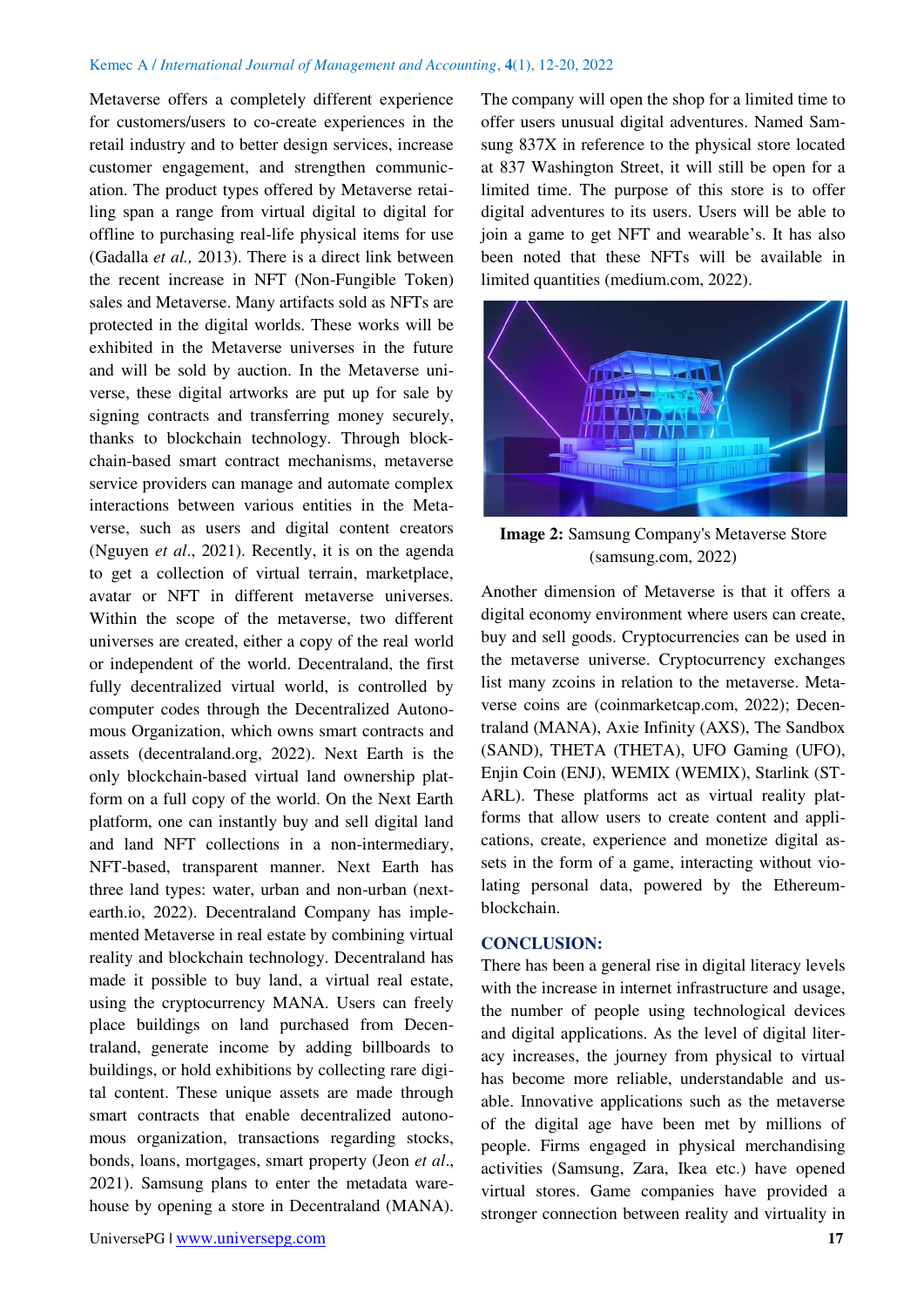online games, allowing players to move more freely. Thanks to the metaverse applications of the pandemic in business, shopping, education, sports, social, cultural and artistic activities in cities, a new experience has been experienced. In parallel with the increase in the internet infrastructure and usage, the number of people using technological devices and digital applications, there has been a general increase in people's digital literacy levels. As the level of digital literacy increases, the journey from physical to virtual has become more reliable, understandable and usable. Firms engaged in physical merchantdising activities (Samsung, Zara, Ikea, etc.) have provided users with a unique experience with the virtual stores they opened in different metaverse universes. Game companies have provided a stronger connection between reality and virtuality in online games, allowing players to move more freely. Due to the pandemic, participation in cultural and artistic activities where people participate collectively has decreased significantly all over the world. With Metaverse applications, a new experience has been experienced in business, shopping, education, sports, social, cultural and artistic activities in cities. Metaverse applications have radically transformed property relations. It has been possible to purchase and lease real estate from different metaverse universes. Establishing a world-independent virtual universe (Decentraland) and real-world lands and NFTs can be rented or purchased again virtually (Next Earth) over the metaverse. Metaverse applications are seen as a blessing of the new age. However, as with all digital applications, it is also concerned that it will pose a risk due to personal privacy and data security.

# **ACKNOWLEDGEMENT:**

I would like to thank the authors of the literature sources I have used in this article.

# **CONFLICTS OF INTEREST:**

The author of the article has no conflict of interest with any institution or person.

## **REFERENCES:**

- 1) Accenture, (2021). The mobile future of extended reality (xr), [https://www.accenture.com/\\_acnmedia/PDF-164](https://www.accenture.com/_acnmedia/PDF-164%20/Accenture-Immersive-learning.pdf#zoom=40)  [/Accenture-Immersive-learning.pdf#zoom=40](https://www.accenture.com/_acnmedia/PDF-164%20/Accenture-Immersive-learning.pdf#zoom=40)
- UniversePG I [www.universepg.com](http://www.universepg.com/) **18** 2) Adikari, S. B., Ganegoda, N. C., Meegama, R. G., Wanniarachchi, I. L. (2020). Applicability of a single depth sensor in real-Time 3D clothes simulation: Augmented reality virtual

dressing room using kinect sensor. *Advances in Human-Computer time Interaction*, 2020.

- 3) Alnagrat, A. J. A., Ismail, R. C., & Idrus, S. Z. S. (2021). Extended reality (xr) in virtual laboratories: A review of challenges and future training directions*. In Journal of Physics: Conference Series, IOP Publishing,* **1874**(1).
- 4) Analyticssteps.com, (2021). 8 top companies leading the metaverse technology, [https://www.analyticssteps.com/blogs/8-top-com](https://www.analyticssteps.com/blogs/8-top-com%20panies-leading-metaverse-technology)  [panies-leading-metaverse-technology](https://www.analyticssteps.com/blogs/8-top-com%20panies-leading-metaverse-technology)
- 5) Azuma, R. T. (1997). A survey of augmented reality. *Presence: Teleoperators & Virtual Environments,* **6**(4), 355-385.
- 6) Binance. (2021). 6 global companies building up the metaverse, [https://academy.binance.com/en/articles/global](https://academy.binance.com/en/articles/global-companies-building-up-the-metaverse)[companies-building-up-the-metaverse](https://academy.binance.com/en/articles/global-companies-building-up-the-metaverse)
- 7) Cammack, R. G. (2010). Location-based service use: a metaverse investigation. *Journal of Location Based Services,* **4**(1), 53-65.
- 8) Carmigniani, J., Furht, B., Anisetti, M., Ceravolo, P., Damiani, E., Ivkovic, M. (2011). Augmented reality technologies, systems and applications. *Multimedia tools and applications*, **51**(1), 341-377.
- 9) Clark, P.A. (2021). *The metaverse has already arrived. Here's what that actually means*, <https://time.com/6116826/what-is-the-metaverse/>
- 10) Caulfield, B. (2021). "What is the metaverse?" The official Nvidia Blog, [https://blogs.nvidia.com/blog/2021/08/10/what](https://blogs.nvidia.com/blog/2021/08/10/what-is-the-metaverse/)[is-the-metaverse/](https://blogs.nvidia.com/blog/2021/08/10/what-is-the-metaverse/)
- 11) Coinmarketcap.com, (2022), Largest Metaverse by market cap, <https://coinmarketcap.com/tr/view/metaverse/>
- 12) Çöltekin, A., Lochhead, I., Madden, M., *et al.,* (2020). Extended reality in spatial sciences: A review of research challenges and future directions. *ISPRS International Journal of Geo-Information*, **9**(7), 439.
- 13) Decentraland.org, (2022). *Decentraland*, <https://decentraland.org/>
- 14) Envision, (2022). Envision innovative solutions to animate U.S.Capitol using augmented reality, <https://envision-is.com/xr/>
- 15) Gadalla, E., Keeling, K., & Abosag, I. (2013). Metaverse-retail service quality: A future framework for retail service quality in the 3D internet. *Journal of Marketing Management*, **29**(13-14), 1493-1517.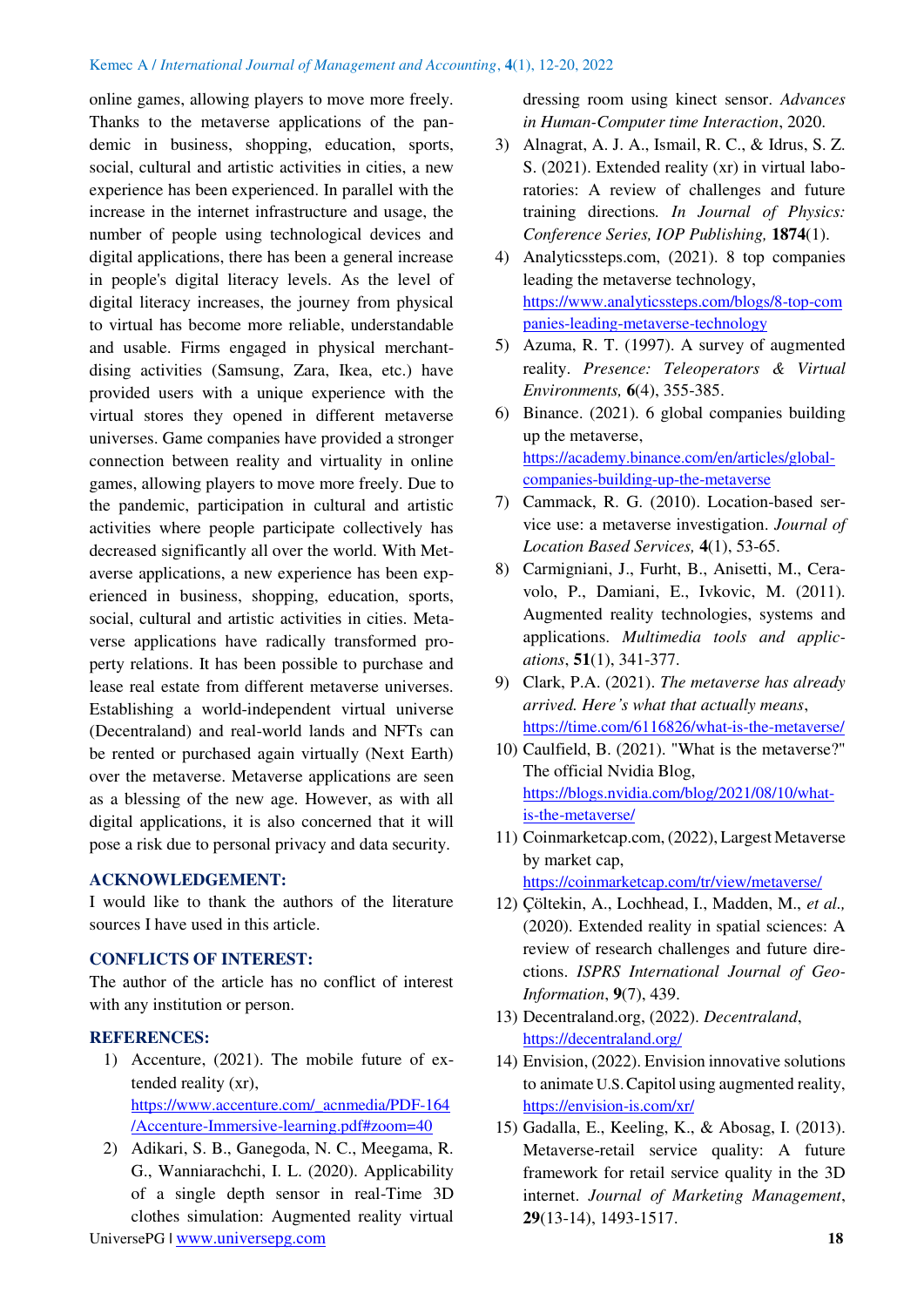- 16) Han, J., Heo, J., You, E. (2021). Analysis of metaverse platform as a new play culture: Focusing on roblox and ZEPETO. In Proceedings of the  $2<sup>nd</sup>$  International Conference on Human-centered Artificial Intelligence (Computing4 Human 2021). *CEUR Workshop Proceedings, Da Nang, Vietnam.*
- 17) Hendaoui, A., Limayem, M., Thompson, C.W. (2008). 3D social virtual worlds: research issues and challenges. *IEEE Internet Compu-ting*, **12**(1), 88 92,

<https://doi.org/10.1109/MIC.2008.1>

- 18) Huang, H., Lin, C., Cai, D. (2020). Enhancing the learning effect of virtual reality 3D modeling: a new model of learner's design collaboration and a comparison of its field system usability. *Universal Access in the Information Society*, 1-12.
- 19) Ikea.com. (2022). *IKEA Place,* [https://about.ikea.com/en/newsroom/2018/03/19/](https://about.ikea.com/en/newsroom/2018/03/19/ikea-place-app-launches-on-android-allowing-mi%20llions-of-people-to-reimagine-home-furnishings-using-ar?assetID=B724AB72-104C-4703-B941-D617E402836A) [ikea-place-app-launches-on-android-allowing-mi](https://about.ikea.com/en/newsroom/2018/03/19/ikea-place-app-launches-on-android-allowing-mi%20llions-of-people-to-reimagine-home-furnishings-using-ar?assetID=B724AB72-104C-4703-B941-D617E402836A)  [llions-of-people-to-reimagine-home-furnishings](https://about.ikea.com/en/newsroom/2018/03/19/ikea-place-app-launches-on-android-allowing-mi%20llions-of-people-to-reimagine-home-furnishings-using-ar?assetID=B724AB72-104C-4703-B941-D617E402836A)[using-ar?assetID=B724AB72-104C-4703-B941-](https://about.ikea.com/en/newsroom/2018/03/19/ikea-place-app-launches-on-android-allowing-mi%20llions-of-people-to-reimagine-home-furnishings-using-ar?assetID=B724AB72-104C-4703-B941-D617E402836A) [D617E402836A](https://about.ikea.com/en/newsroom/2018/03/19/ikea-place-app-launches-on-android-allowing-mi%20llions-of-people-to-reimagine-home-furnishings-using-ar?assetID=B724AB72-104C-4703-B941-D617E402836A)
- 20) Jeon, H. J., Youn, H. C., Ko, S. M., & Kim, T. H. (2021). Blockchain and AI meet in the metaverse, <https://www.intechopen.com/chapters/77823>

21) Joshua, J. (2017). Information bodies: Computational anxiety in Neal Stephenson's Snow Crash. *Interdisciplinary Literary Studies,* **19** (1), 17-47.

- 22) Kounavis, C.D., Kasimati, A.E., & Zamani, E. D. (2012). Enhancing the tourism experience through mobile augmented reality: Challenges and prospects. *International Journal of Engineering Business Management,* **4**, 10.
- 23) Lawson, G., Salanitri, D., & Waterfield, B. (2016). Future directions for the development of virtual reality within an automotive manufacturer. *Applied ergonomics*, **53**, 323-330.
- 24) Lee, L. H., Braud, T., Zhou, P., Wang, L., P. (2021). All one needs to know about metaverse: A complete survey on technological singularity, virtual ecosystem, and research agenda*.*  arXiv preprint.

<https://doi.org/arXiv:2110.05352>

25) Lee, J. Y. (2021). A study on metaverse hype for sustainable growth. *International journal of advanced smart convergence,* **10**(3), 72-80.

- 26) Liang, C. J., Start, C., Boley, H., *et al.,* (2020). Enhancing stroke assessment simulation experience in clinical training using augmented reality. *Virtual Reality*, 1-10.
- 27) Lim, W. Y. B., Xiong, Z., Niyato, D., *et al.,* (2022). Realizing the metaverse with edge intelligence: A match made in heaven. arXiv preprint. <https://doi.org/arXiv:2201.01634>
- 28) Logicsimplified.com, (2022). Extended Reality (XR): The rising star of virtual world, [https://logicsimplified.com/newgames/extended](https://logicsimplified.com/newgames/extended-reality-xr-the-rising-star-of-virtual-world/)[reality-xr-the-rising-star-of-virtual-world/](https://logicsimplified.com/newgames/extended-reality-xr-the-rising-star-of-virtual-world/)
- 29) Medium. (2018). What really is the difference between AR/MR/VR/XR ? [https://medium.com/@northof41/what-really-is-t](https://medium.com/@northof41/what-really-is-t%20he-difference-between-ar-mr-vr-xr-35bed1da1a4e)  he-diff[erence-between-ar-](https://medium.com/@northof41/what-really-is-t%20he-difference-between-ar-mr-vr-xr-35bed1da1a4e)mr-vr-xr-35bed1da1a4e
- 30) Medium.com, (2022). Samsung enters the metaverse by opening a store in Decentraland (MANA),

[https://medium.com/coinmonks/samsung-enters](https://medium.com/coinmonks/samsung-enters-the-metaverse-by-opening-a-store-in-decentralan%20d-mana-11a4e619d7d5)[the-metaverse-by-opening-a-store-in-decentralan](https://medium.com/coinmonks/samsung-enters-the-metaverse-by-opening-a-store-in-decentralan%20d-mana-11a4e619d7d5)  [d-mana-11a4e619d7d5](https://medium.com/coinmonks/samsung-enters-the-metaverse-by-opening-a-store-in-decentralan%20d-mana-11a4e619d7d5) 

- 31) Milgram, P., Takemura, H., Utsumi, A., Kishino, F. (1995, December). Augmented reality: A class of displays on the reality-virtuality continuum. *In Tele manipulator and telepresence technologies,* **2351**, 282-292.
- 32) Nextearth.io, (2022). *Next Earth*, <https://nextearth.io/>
- 33) Nguyen, C. T., Hoang, D. T., Nguyen, D. N., Dutkiewicz, E. (2021). *MetaChain: A novel blockchain-based framework for metaverse applications.* arXiv preprint. <https://doi.org/arXiv:2201.00759>
- 34) Qualcomm, (2020). The mobile future of extended reality (xr), *Qualcomm Technologies, Inc.,*

[https://www.qualcomm.com/media/documents/fi](https://www.qualcomm.com/media/documents/files/the-mobile-future-of-extended-reality-xr.pdf) [les/the-mobile-future-of-extended-reality-xr.pdf](https://www.qualcomm.com/media/documents/files/the-mobile-future-of-extended-reality-xr.pdf) 

- 35) Ramos, F., Trilles, S., Torres-Sospedra, J., Perales, F. (2018). New trends in using augmented reality apps for smart city contexts. *ISPRS International Journal of Geo-Information*, **7**(12), 1-23.
- 36) Rokhsaritalemi, S., Sadeghi-Niaraki, A., Choi, S. M. (2020). A review on mixed reality: Current trends, challenges and prospects. *Applied Sciences*, **10**(2), 636.
- 37) Sami HM. (2021). Portfolio construction using financial ratio indicators and classification